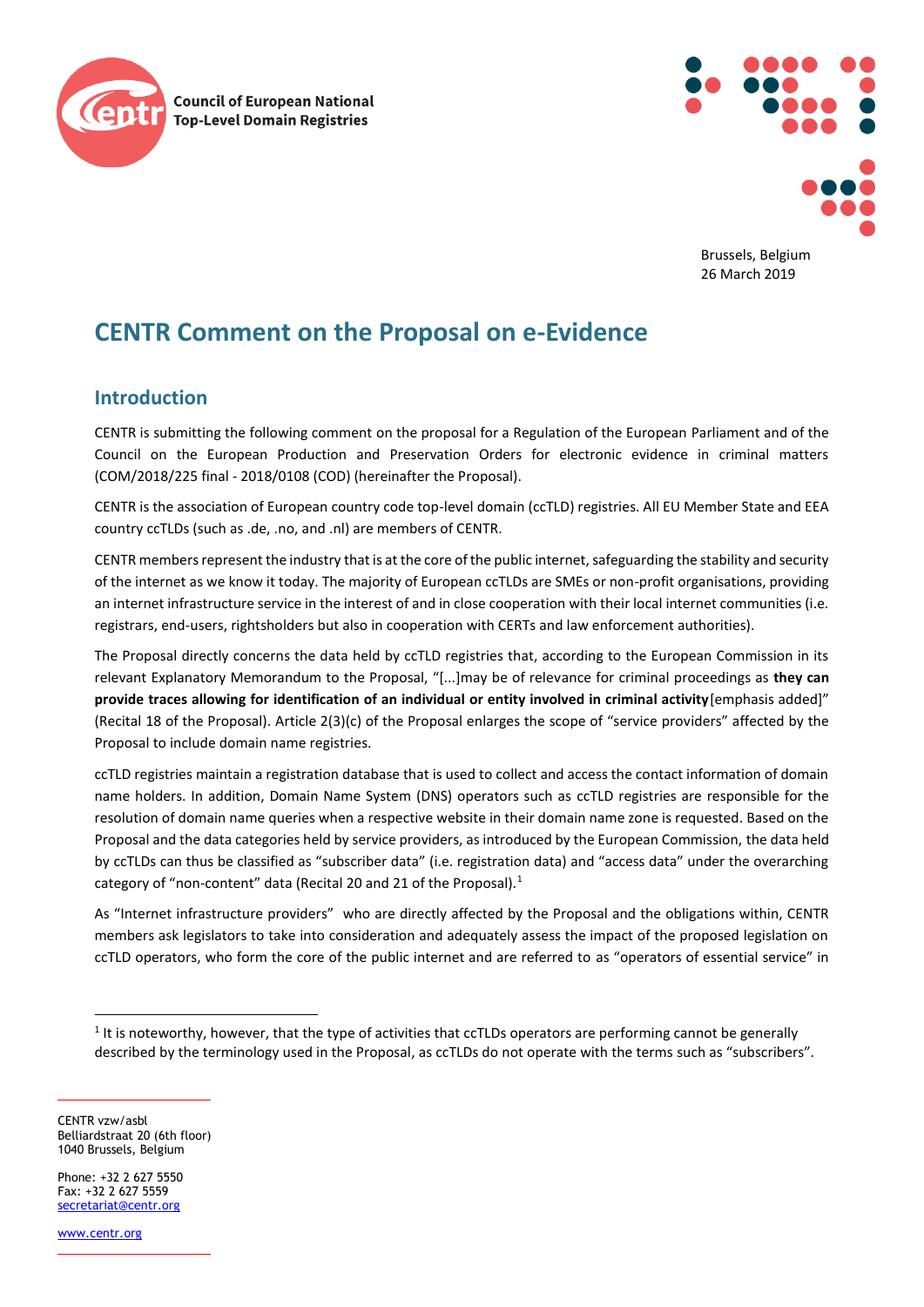

the Directive (EU) 2016/1148 concerning measures for a high common level of security of network and information systems across the Union.

CENTR members would like the co-legislators to address the following areas of concern in the Proposal.

## **Areas of concern**

#### **1. Involvement of national authorities**

The Proposal establishes a framework for a cross-border European Production Order (EPOC) and a European Preservation Order (EPOC-PR) to be issued by an authority in one Member State to access data held by a service provider in another Member State. The data ordered through an EPOC(-PR) from one Member State should be provided directly to the authorities *without the involvement of national authorities in another Member State.*

Hereby, it is important to note that the Proposal does not foresee any appropriate safeguards for the verification of these foreign data access requests, leaving service providers to rely on their limited capacity to adequately respond to such requests, from potentially all EU Member States. ccTLD operators have well-established information channels to their local law enforcement authorities, meaning that the mutual trust is established by a long-standing practice and network-building. It is a disproportionate burden on ccTLD operators to assume that they can verify all possible judiciary, competent prosecutor, and any other competent authorities as defined by all issuing Member States that could approach a ccTLD operator with an EPOC(-PR) to hand out personal information on individuals.

It is, therefore, essential to make sure that the burden of verification of competent authorities does not lie on the internet infrastructure providers, whose main business activity lies in providing a stable and secure service, rather than responding to foreign data access requests.

CENTR believes that the list of competent authorities should be significantly shorter than proposed by the European Commission and should **be strictly limited to competent judiciary authorities (including courts)** in order for ccTLD operators to effectively respond to the EPOC(-PR) in the proposed time limits.

This requirement will also be more consistent with the Proposal that already envisages the judiciary validation of the competent authorities, in case these are involved in the criminal proceedings (Article 4 of the Proposal). It is, therefore, more consistent with the purpose of the Proposal to make sure that only competent judiciary authorities may issue EPOC(-PR)s, leaving the verification burden to the authorities whose main responsibility is to follow and ensure the appropriate application of rule of law.

In addition to this limitation, it is essential to ensure that the efforts of verification of these cross-border competent authorities that issue EPOC(-PR) are also made either by national law enforcement authorities (as the closest to the service provider) or in coordination with the Member States' law enforcement authorities (e.g. Europol), through trusted and secure communication channels between authorities and ccTLD operators.

#### **2. Type of data**

As indicated above, ccTLD operators process "subscriber" and "access" data that are referred to as "non-content" data in the Proposal. The "non-content data" is treated differently from the so-called "content" data that has a higher level of authoritative oversight in the context of EPOC(-PR), according to the Proposal. For "non-content data" the EPOC(-PR) can also be issued by a prosecutor, in addition to the competent judiciary authorities. For "content data", on the contrary, EPOC(-PR) can only be issued by competent judicial authorities.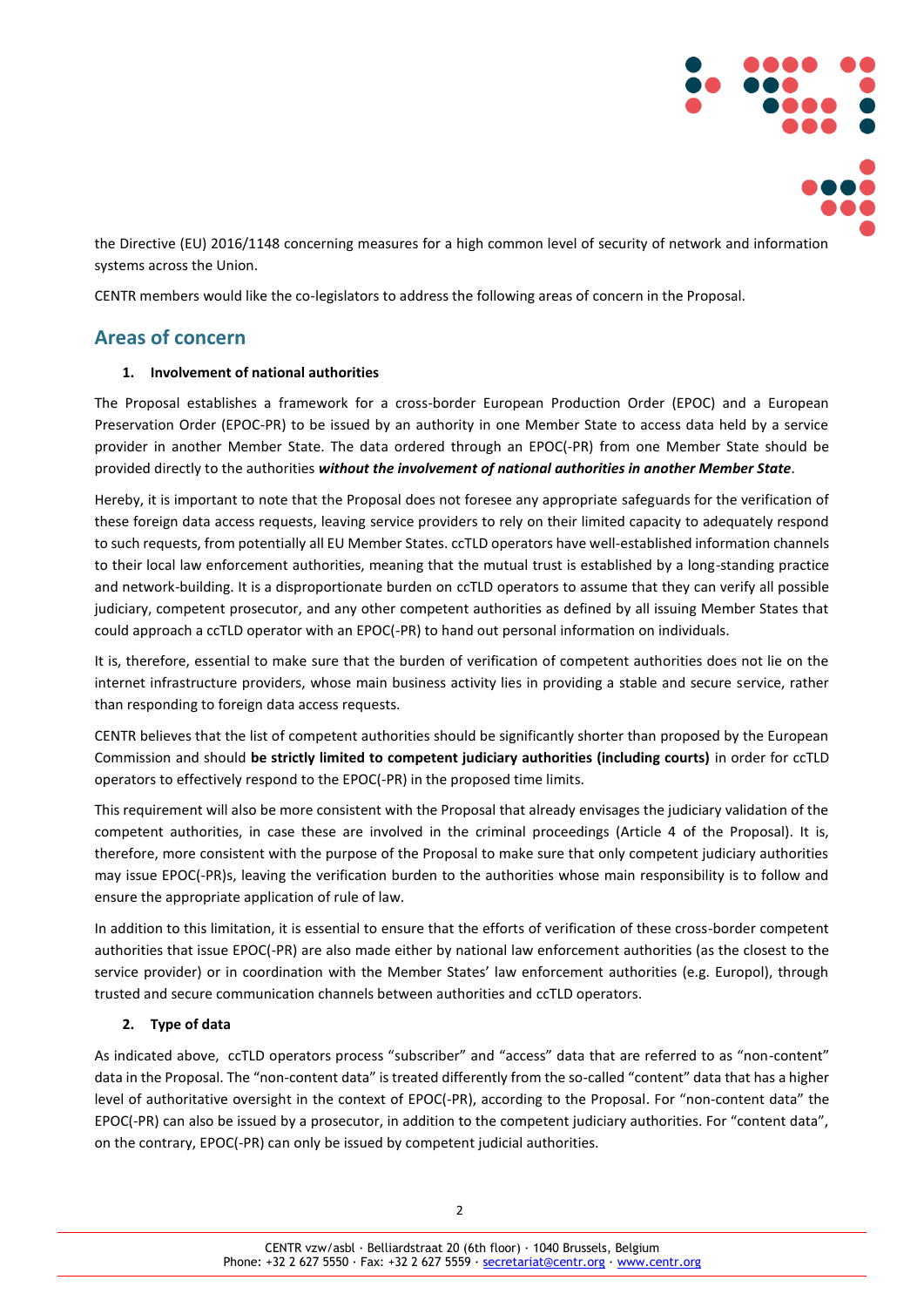

According to the reasoning of the Proposal, the "non-content" data is considered less sensitive (recital 30), hence different conditions are imposed for obtaining subscriber and access data on the one hand, and transactional and content data on the other.

Given the differentiation between types of data in the Proposal, according to which "transactional and content data are the most relevant as probative material" (Recital 23), it is disproportionate to put the burden of approving access to personal data of individuals within the proposed strict deadlines (i.e. 6 hours in the case of emergency) on ccTLD operators. Furthermore, when the type of data requested from service providers is not even assessed to the same level of relevance for investigators, there is no justification for such stringent obligations and deadlines to be put on internet infrastructure providers for issuing access to "subscriber" and "access" data.

Hereby, it is worth reiterating that the reasoning of the Proposal to categorise "subscriber" and "access" data differently, based on a lesser interference with fundamental rights, is not entirely convincing. Both categories are described as a means to "provide traces allowing for identification of an individual" according to the Proposal and are thus considered to be "personal data" that is governed by the respective data protection rules.

The claimed lesser probative quality of "subscriber" and "access" data for the investigators cannot be considered an adequate reasoning for lowering the standards of data protection in the European Union, and especially at the expense of operators of essential services like ccTLDs.

CENTR members ask the co-legislators to **treat all personal data according to the respective data protection rules** as enshrined in the General Data Protection Regulation (GDPR). A proper **impact assessment of the different types of service providers needs to be conducted** before any decisions are made, especially in relation to personal data, that has little probative quality for investigators.

## **3. Transmission of data**

According to Article 9 of the Proposal, all addressees of the EPOC are obliged to ensure that the requested data is transmitted to the authorities at the latest within 10 days upon receipt of the EPOC. In emergency cases the addressee shall transmit the requested data without undue delay, at the latest within 6 hours upon receipt of the EPOC.

The Proposal gives little clarification as to how the personal data of individuals shall be transmitted to the authorities, ensuring its security, integrity and confidentiality. Proper verification mechanisms need to be put in place, especially in light of the increased number of foreign authorities requesting personal data from the operators. Operators need to be able to trust foreign data access requests as legitimate, as well as be able to securely transmit the requested data back to competent authorities.

The emergency deadline of 6 hours essentially entails a 24-hour service from ccTLD operators, that are primarily SMEs or non-profit organisations. Considering the fact that the data held by the registries is of low probative quality for the investigators and can only be used as supportive evidence to malicious activity, it is a disproportionate burden on ccTLD registries to mandate a 24-hour service to respond to cross-border data transmission requests.

CENTR members therefore ask legislators **to take into consideration the size of an operator and probative quality of requested data**, as well as adequately **re-assess the plausibility of transmission of data within suggested deadlines**, without prejudice towards general data protection rules of all personal data.

## **4. Inability to comply with EPOC(-PR)**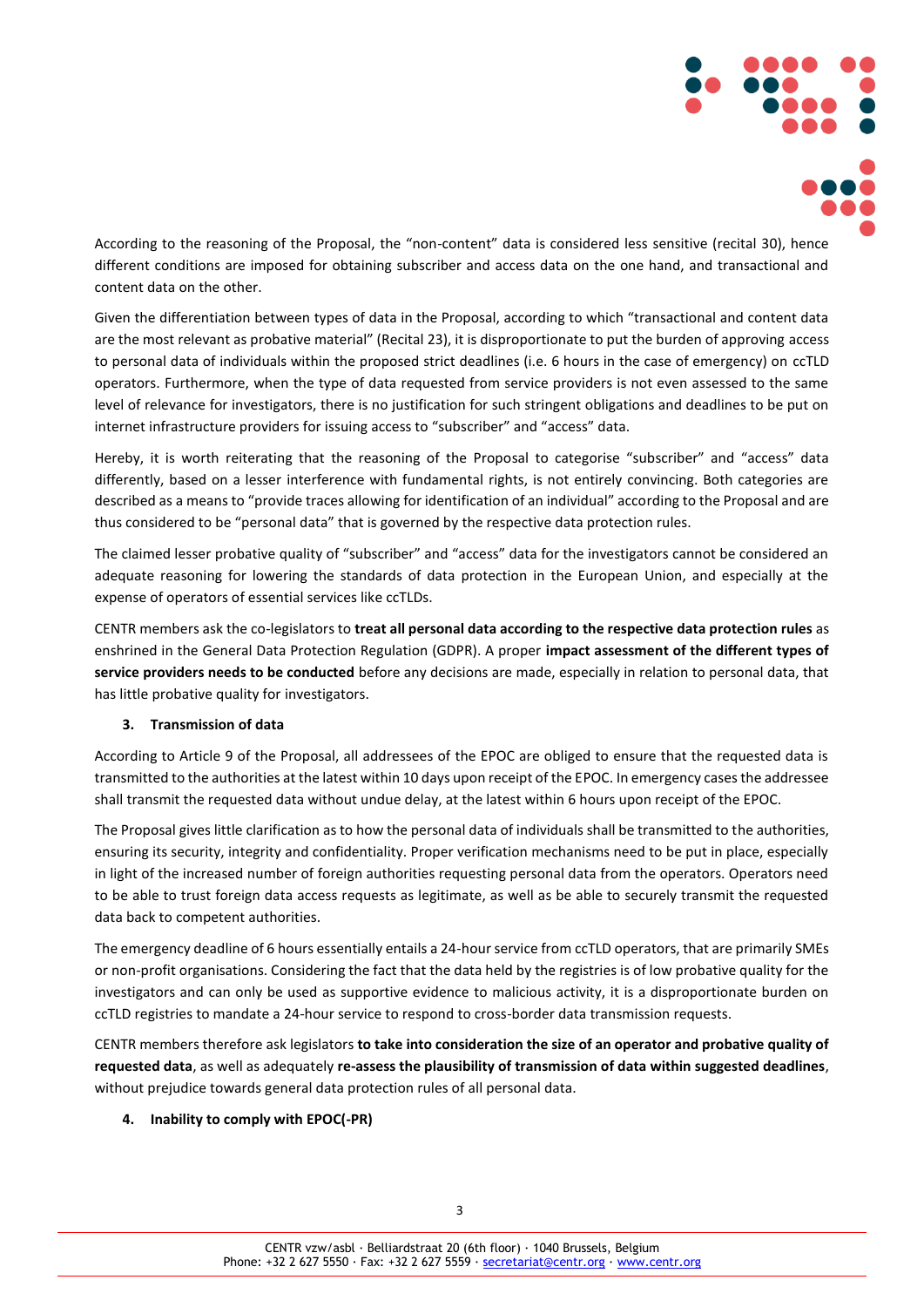

Article 9 and 10 of the Proposal give an opportunity for addressees to deny the EPOC(-PR) in case of a "force majeure or of de facto impossibility not attributable to the addressee[...]or the data has been deleted before receiving the EPOC".

It is notable that in regard to the EPOC(-PR) the obligation to issue and preserve data for a particular amount of time might be in direct conflict with data minimisation and anonymisation efforts conducted under the GDPR. It is therefore essential to make sure that activities carried out by service providers to comply with their data protection obligations are explicitly considered as part of the de facto impossibility not attributable to the addressee in the meaning of Article 9 and 10.

In addition, the technical impossibility to revert the automated deletion of particular data needs to be reflected in the text of the Proposal. It is therefore essential **to include the reference of "technical impossibility" to comply with the EPOC(-PR) as a legitimate basis for withdrawing the EPOC(-PR).** 

## **5. Other practical issues**

The proposed EPOC(-PR) templates are a welcome step towards outsourcing the burden of translation of cross-border data access requests away from service providers, the majority of which are SMEs (in Europe) and which do not necessarily have the capacity to provide services in all EU official languages.

Furthermore, these templates do not provide enough means for service providers to be able to verify that the provided information is valid and correct. Therefore, it is essential to make sure that the **verification of unfamiliar foreign authorities is done by a competent authority trusted by the service provider, either in connection to the local law enforcement and judiciary authorities or on a more coordinated level through Europol.**

The templates also do not provide an opportunity to provide any additional information about the request, beyond the details of the request itself. It might be beneficial to attach any supporting documentation for the service providers to be able to assess the validity of a foreign data access request. However, one needs to bear in mind that even if this additional documentation were provided, the service provider might also not be in a position to adequately assess this information, mainly due to the challenges derived from the need for translation. Hereby, it is worth reiterating that ccTLDs are predominantly non-profit organisations and SMEs, serving their local internet communities according to the specific local jurisdictions, with well-established communication channels with the local law enforcement authorities. This means that ccTLDs operate within national restrictions, including in terms of language.

# **Recommendations**

- CENTR calls for co-legislators to shorten the list of competent authorities. This list should be strictly limited to competent judiciary authorities (including courts) in order for ccTLD operators to effectively respond to the EPOC(-PR) in the proposed time limits.
- CENTR calls for co-legislators to ensure that the verification of unfamiliar foreign authorities is done by a competent authority trusted by the ccTLD operator, either in connection with the local law enforcement and judiciary authorities or on a more coordinated level through Europol.
- CENTR asks co-legislators to treat all personal data according to the respective data protection rules as enshrined in the General Data Protection Regulation. Proper impact assessments on different type of service